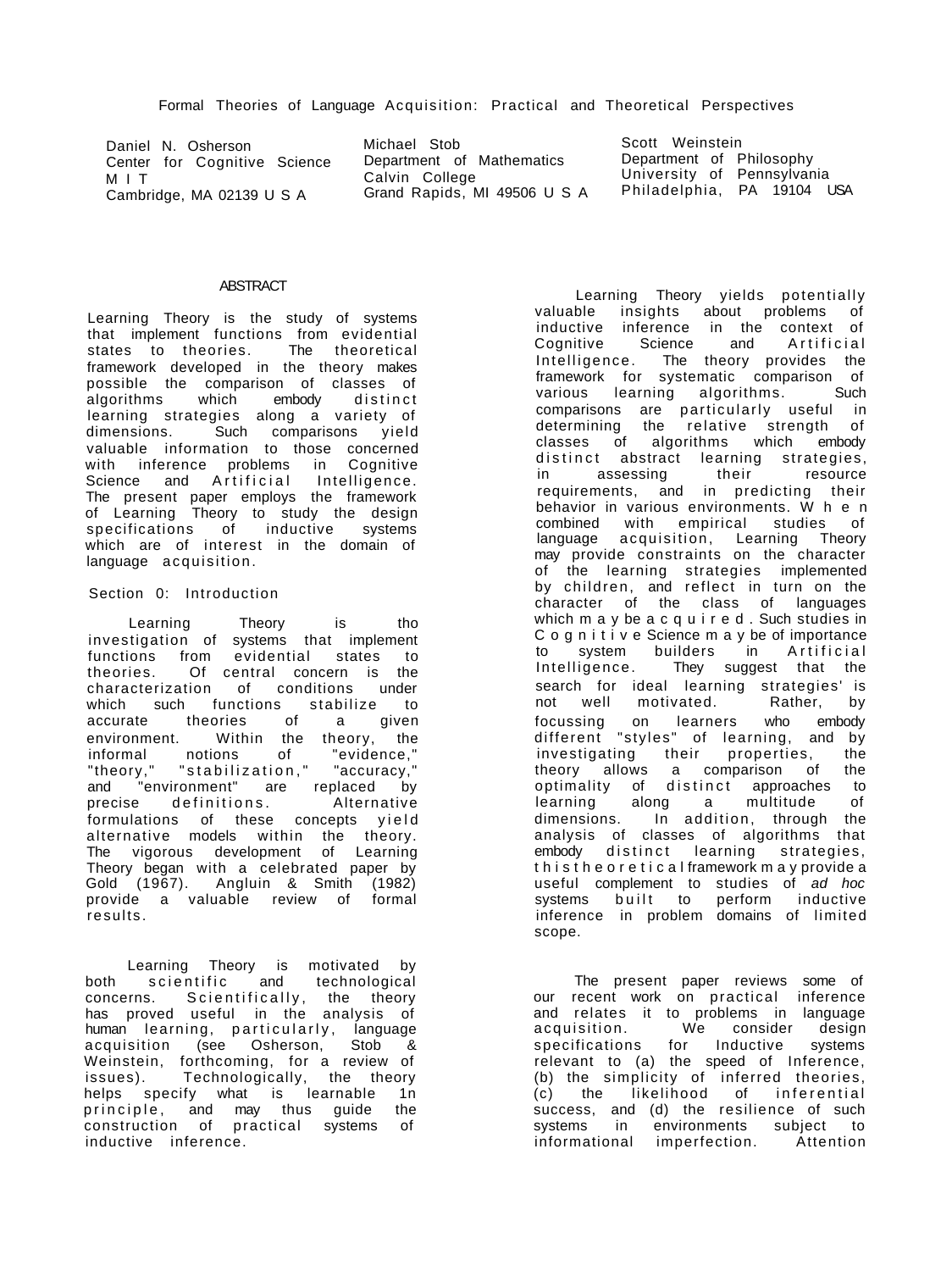is restricted to learning paradigms in which only "positive information" is available about the language or data-set to be inferred; direct information about nonmembership is not offored to the learner; Angluin & Smith (1982) survey results relevant to learning paradigms in which both positive and negative information is assumed available.

Our exposition is organized as follows. The next section provides definitions and construals at the heart of contemporary learning theory. Section 2 exhibits theorems proper to the topics  $(a)$  -  $(d)$  listed above. Proofs of these theorems can be found in Osherson, Stob & Weinstein (1982 , 1983d). In Section 3 we consider the relation between results reviewed here and language acquisition by children.

Section 1: The Gold modol

1.1 Sequences, languages, texts

N is the set of natural numbers. We take the notions finite sequence (in N) and infinite sequence (in  $N$ ) to be basic. The set of all finite sequences is denoted: SEQ, For n £ N, and infinite sequence, t:  $rng(t)$  is the set of numbers appearing in  $t$ ;  $t_n$  is the nth member of t; and t is the finite sequence of length n in t.

Let PO. P1 pi... be a fixed list of all partial recursive functions of one variable, and assume the list to be acceptable in the sense of Rogers (1967, Ch. 2). For i  $f N$ , let  $\overline{W1}$  domain  $pi$ , the recursively enumerable subset of N with *Index* i, Languages are<br>Identified with nonempty members of  $\{W1 \in \mathbb{N}\}.$  The collection of all languages is denoted: . For  $L \nvert L^*$ ,  $1 \text{ C N}$ ,  $1 \text{ f L} = W_i$  then  $1 \text{ ls said to be}$ for L.

A text for  $L$   $f$   $\&6$ , Is any Infinite sequence such that  $rng(t) = L$ , The class of all texts for L is denoted:  $T_L$ . Given a collection , L, **of languages. "T, denotes uL € L , the class of all texts for languages 1n L.** 

### 1.2 Learning functions

Let G be a fixed, computable i s o m o r p h i s m between SEQ and N. A *learning function* is any function from N into M; such a function will be thought of as operating on members of SEQ (via G), yielding indices for recursively enumerable sets. Learning functions may be total or partial, recursive or nonrecursive. The (partial) recursive learning functions are just  $\Phi$ ,  $\Phi$  1, ..., Φ The class of all learning functions is denoted: F. The class of all recursive learning functions (partial or total) is denoted:  $F^{\text{rec}}$ .

1.3 Convergence, identification

Let  $f \in \mathcal{F}$ ,  $t \in T_{c, g, g}$ ,  $i \in N$ . We say that f converges to i on t just in case (a)  $f(\sigma)$  is defined for all  $\sigma$  in t, and (b) for all but finitely many n E N,  $f(\bar{t}_n) = i$ . Intuitively, f converges to ion t just in case (a) f never becomes<br>"stuck" in examining ever longer finite<br>sequences in t, and (b) f eventually conjectures i, and never departs from it thereafter,

Let  $f \in \mathfrak{R}$ , t  $\in$  T $_{\mathfrak{R} \mathbf{S}}$ . f is said to identify t just in case f converges to an index, i, on t such that  $W_1$  = rng(t). f *identifies*  $L \in \mathbb{R}$  just in case f<br>identifies every  $t \in T_L$ . *f identifies* L  $C$  %8 just in case f identifies every t<br> $\epsilon$  T<sub>L</sub>; in this case L is said to be identifiable.

Gold's Theorem (1967): Let *L* include all finite languages and any infinite language. Then 1 is not identifiable.

Section 2: Practical learning

2.1 Efficient inference

Useful learning must not take too much time. This vague admonition can be resolved into two demands: (i) the learner must not examine too many inputs before settling for good on a correct hypothesis, and  $(11)$  the learner must not spend too long examining each input. Learners satisfying (i) will be called "text-efficient;" learners satisfying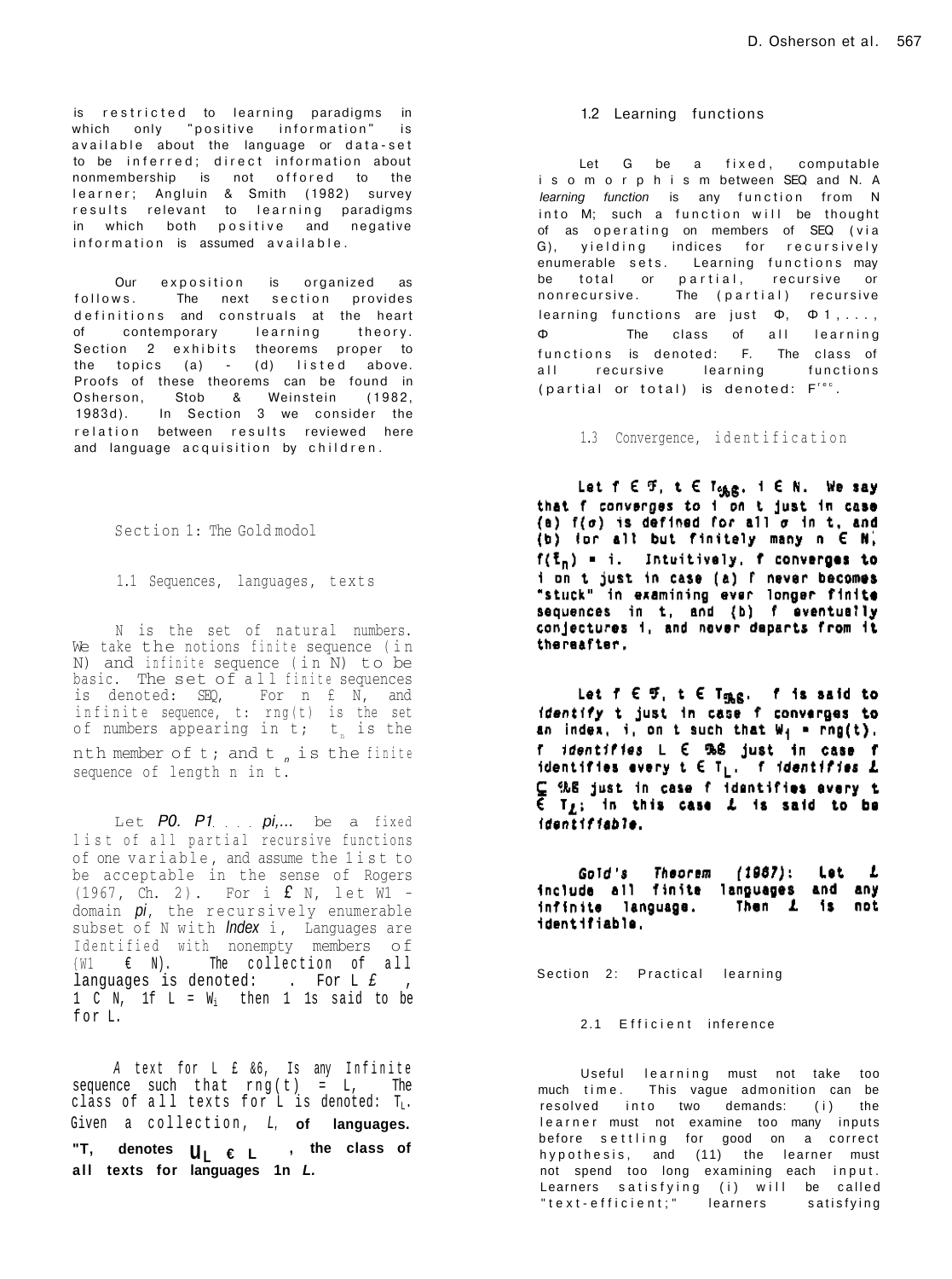**(1t ) wil l be called "time-efficient; " learners satisfying both (i ) and {ii ) wil l be called "efficient. " In this section these requirements are formulated precisely and examined for their impact on Identifiablllty .** 

Following Gold (1967, Section 10), we define the partial functional CONV: 9 x  $I_{\text{SLS}} \rightarrow N$  as follows. For all  $f \in \mathcal{F}$ ,  $t \in T_{S\&S}$ .

CONV(f,t) =  $\mu n[(\forall m \rightarrow n)(f(\xi_m) = 1$  $f(I_{m-1}))$ .

CONV is defined on  $f \in \mathcal{G}$ ,  $t \in T_{\mathcal{B},\mathcal{B}}$  if f converges on t, in which case CONV(f.t) is the length of the smallest  $\sigma \in \overline{SQ}$  in t such that f's last revised conjecture in t is made on  $\sigma$ .

Now let  $F \in \mathcal{G}$ ,  $L \subseteq 9.8$ . We say that f identifies I text efficiently just in case f identifies L, and for all  $g \in F$  that identify  $L$ .

(\*) if  $(3t \in T_f)(\text{Conv}(g,t) \leq \text{Conv}(f,t))$ . then  $(3s \in T_L)(\text{Conv}(f,s) \leq \text{Conv}(g,s))$ .

f is said to identify L text officiently with respect to g<sup>rec</sup> just in case f identifies L, and for all  $g \in \mathcal{G}^{\text{reg}}$  that identify L. (\*) holds.

Intuitively, f identifies  $\mathbf{r}$ text-efficiently [with respect to grec] just in case no other [recursive] learning function that identifies L is strictly faster than f in terms of convergence delay. This notion of text officiency yields:

Proposition 1: A collection, L, of languages is identifiable if and only if some  $f \in \mathcal{G}$  identifies  $L$  text efficiently.

**Proposition 1 shows that text efficiency** is not a restrictive design feature relative to the class of all **learning functions. In contrast, the next proposition shows that text efficiency is restrictive relative to the class of recursive learning** 

Proposition 2: There is some  $L \subseteq$ 968 such that (i) some f E grec identifies  $L$ , but (ii) no  $f \in \mathcal{G}^{\text{rec}}$ <br>identifies  $L$  text efficiently with respect to grec.

**2.1.1 Text-efficiency 2.1.2 Time efficiency** 

A learner is time efficient if it reacts quickly to new inputs. We formalize this notion only for the case of recursive learning functions. A computational complexity measure in the sense of Blum (1967a) is imposed upon our acceptable ordering of partial<br>recursive functions. The measure justifies reference to the number of "steps" required for  $\varphi_j$  to halt on j<br>(i.j  $\in$  N). For i.s.k  $\in$  N, we let  $\varphi_{i,s}(k)$  be the output (if any) after s steps in the computation of  $\varphi_i(k)$ ; " $\left[\phi_{\textbf{i}}(k)\right]$ " denotes  $\mu$ s $\left[\phi_{\textbf{i},\textbf{s}}(k)\right]$  halts].

Now let  $L \subseteq 9.6$ , let i  $\in$  N, and let  $h: \mathbb{R} \rightarrow \mathbb{N}$  be a total recursive function. We say that  $\varphi_i$  identifies  $L$  h-time efficiently just in case (i)  $\varphi_1$ identifies  $L$ , and (ii) for every  $t \in$  $T_f$ , there is a  $k \in M$  such that for all j  $\sum k_i$ 

 $|\psi_j(\mathbf{t}_{j+1})| \leq |\psi_j(\mathbf{t}_j)| + h(\mathbf{t}_{j+1}).$ 

Intuitively,  $\varphi_i$  identifies  $L$  h-time efficiently if for every  $t \in T_f$ ,  $\varphi_i$ eventually takes no more than  $h(t_{n+1})$ additional steps to respond to  $\bar{t}_{n+1}$  than to respond to  $\bar{t}_n$ ; that is, except for a constant, the growth in  $\varphi_i$ 's response time to ever longer initial segments of t is bounded by h. h-time efficiency turns out not to restrict the classes of languages identifiable by recursive learning function. This is the burden of the mext proposition.

Proposition 3: There is recursive function, h, such that for all  $L \subseteq 5.6$ , some f  $\in 5^{red}$  identifies  $L$  if and only if some  $\varphi_1 \in \mathcal{F}^{\text{rec}}$  identifies  $L$ h-time efficiently.

**Indeed, any h such that**  $h(x) > x$ **almost everywhere can be chosen in Proposition 3.**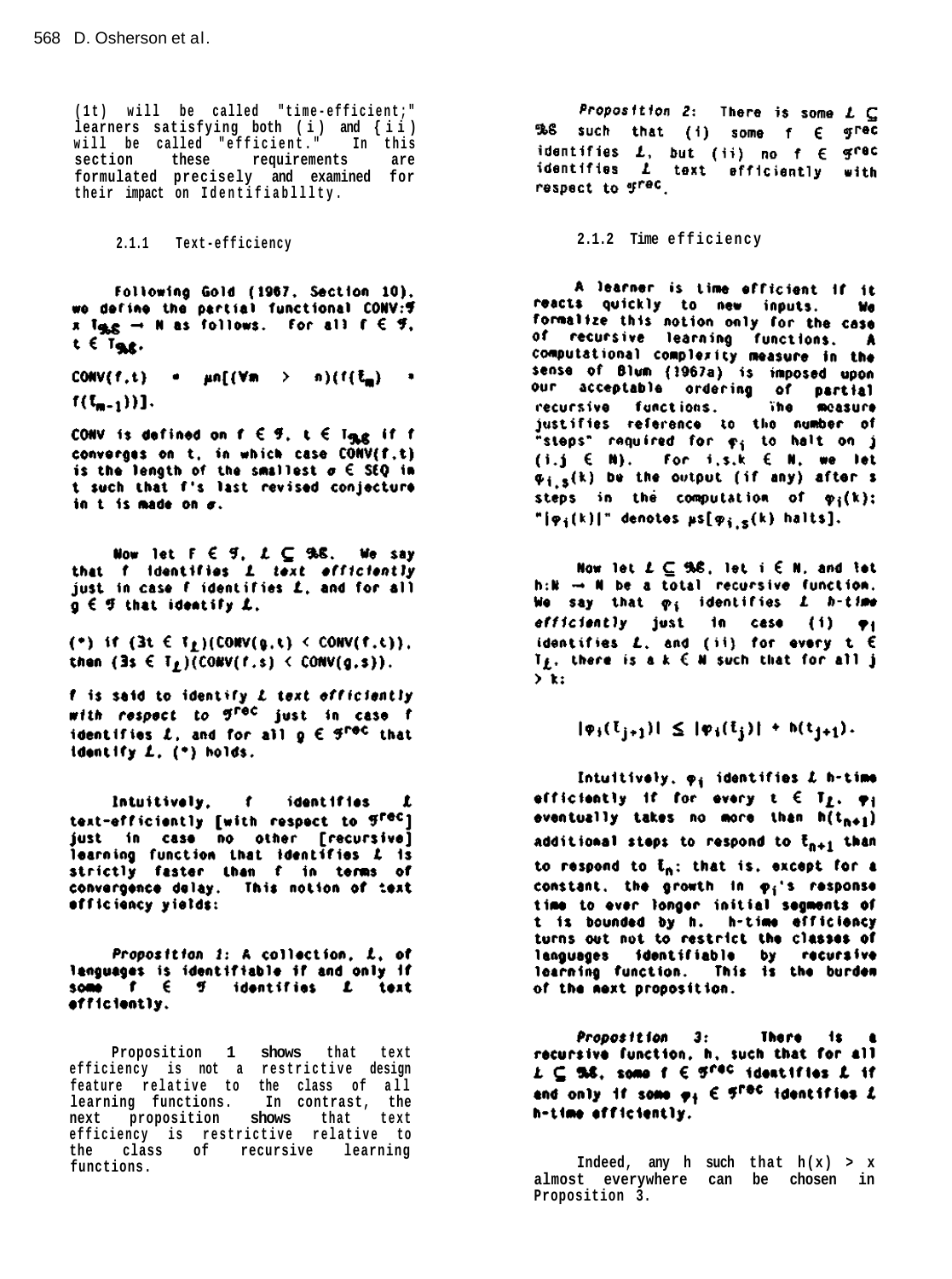2.1.3 Efficiency

Let *I* C RE>6, and let h be a total recursive function. <sub>Φi</sub> is said to identify L *h-efficientlyy* just in case (i) Φi identifies L text efficiently with respect to F<sup>rec</sup> (in particular, Φ*i* identifies *L),* and (ii) Φj is h-time efficient for L. h-efficiency, that is. combines the virtues of text efficiency (with respect to  $F^{\text{rec}}$ ) and h-time efficiency. The next proposition shows that, for any h, h-efficiency is more restrictive than text efficiency as a design feature of recursive learning functions.

*Proposition 4:* For every total recursive function, h, there is a collection , L*,* of languages such that (i) some f €  $F^{rec}$  identifies L text efficiently , but (ii) no Φ € Frec identifies L h-efficiently .

Proposition 5: For some total recursive function, h, there is L C RE such that (i) some  $f \in F^{\text{rec}}$  identifies  $L$ text efficiently, (ii) some Φi identifies *L* h-time efficiently, but (iii) no Φj identifies L h-efficiently.

2.2 Simple conjectures

To be useful, a learner should not only converge rapidly to a correct theory of its environment, it should also converge to a relatively simple theory: excessively complex theories, even if true, are of little practical use. To study the impact of such simplicity constraints on learnability, a total recursive size measure, S:N - · N, is now imposed on our acceptable ordering of partial recursive functions. Intuitively, S may be conceived as mapping indices to sizes, S(i) being the length of the program for *Φ1*  corresponding to index i. The measure is governed by the following two axioms, due to Blum (1967b).

*Axiom* 1: For all i € N, there are only finitely many  $j \in N$  such that  $S(j)$ • i.

Axiom 2: The predicate "j  $\epsilon$  $S_l(1),$ " for i<sub>f</sub>j  $\in$  N, is decidable.

Define the f u n c t i o n MS:°RE -> N as follows. For  $L \in RE$ , RE(L)  $uJ[(3k)(W_k = L & S(k) = j].$  Thus,  $MS(L)$ is the size of the smallest program that accepts L. Concern about simple conjectures may take the f o l l o w i n g form. Let q be a total recursive function, let f € F, and let L C RE. f is said to identify L g-s1mply just in case f i d e n t i f i e s  $L$ , and for a l  $l$  t  $\in T_{L}$ , f converges on t to an index, j, such that S(j) < g(MS(rng(t)). To exemplify, let g be \x.2x. Then f identifies *L* g-simply just in case f identifies L, and for a  $l + L \in L$  and  $t \in T_L$ , f converges on t to an index of size no greater than twice MS(L) (the size of the smallest program that accepts L \*  $rng(t)$ ).

Text efficiency and g-simplicity are more restrictive design features of recursive learning functions than either is alone. This is the content of the next proposition.

Proposition 6: There is L C RE such that (i) some  $f \in F^{\text{rec}}$  identifies L text efficiently, (ii) for any total recursive function, g, such that  $g(x)$  > x f o r a l  $x \in N$ , some f  $\epsilon$  F<sup>rec</sup> id entifies L g-simply, but (iii) for every f  $\epsilon$   $F^{\text{rec}}$ , and every total recursive function, h, if  $f$  identifies  $L$ text efficiently with respect to F<sup>rec</sup>, then f does not identify L h-simply.

2.3 Learning in likely environments<sup>1</sup>

In some environments each p o t e n t i a l element of a language is associated with a fixed probability of occurrence, invariant through time. Such environments m a y be thought of as infinite sequences of stochastically independent events, the probability of a given element, e, appearing in the n+lst position being independent of the contents of positions 0 through n.

To study such environments, each L € RE is associated with a probability measure\* m, on N such that for all  $x \in$ N,  $x \in L$  if and only 1f  $m_L(\{x\}) > 0$ . (Recall that every  $L \in RE$  1s nonempty; see Section 1.1.) Next, we impose on <sup>TRE</sup> its Baire topology, RE; that 1s, for each  $a \in$  SEQ, we take  $B_q \bullet \{t \in$  $^{T}6bS1^{a}$  is in T to basic open set of F RE. For each  $L \in RE$ , we define the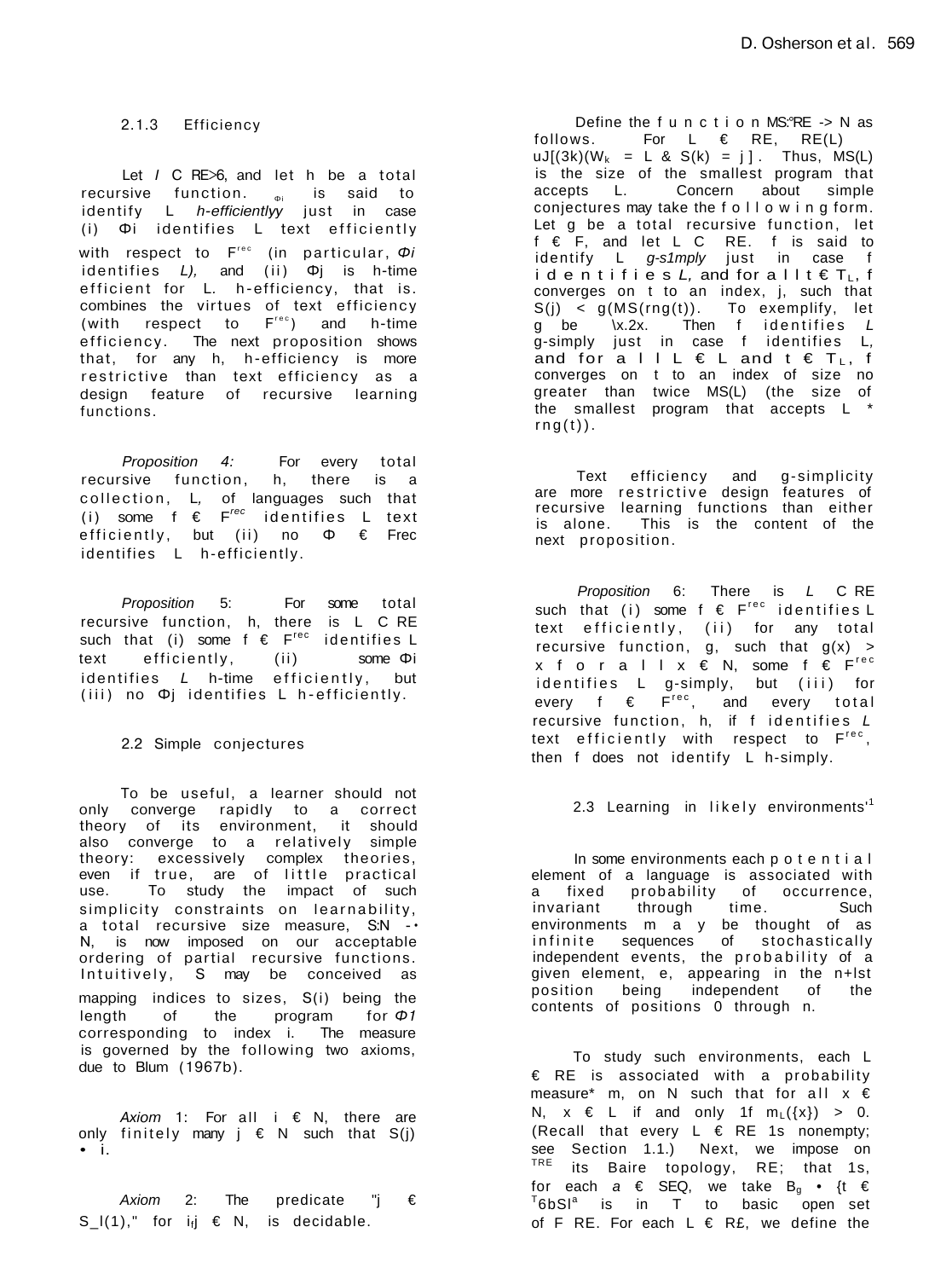(unique) complete probability measure, by stipulating that for all a We now assume the existence of a fixe d collection ,  $\mathbf{m}_1$  , if  $\mathbf{c}_2$  and  $\mathbf{m}_2$  of measures on correponding members of Intuitively. for measurable  $S \subseteq$  <sup>T</sup>Lis the probability that an arbitrarily selected text for L is drawn from S.

The following facts are easy to establish. For at  $I, L' \in \mathcal{R}$ .

# (1) if  $L \neq L'$ , then  $H_1(T_1) = 0$ ;

(II) for  $f \in \mathcal{G}$ ,  $M_1(\{t \in T_1\})$ f identifies t} } is defined.

in the stochastic context just discussed, the Gold definition of<br>language-tdentification-seems-needlessly restrictive. Rather than requiring identification of every text for a given language, L, it seems enough to require laentification of any subset of  $\mathfrak{r}_\blacksquare$  of sufficient probability, we are thus led to the following definition. Let L **t ws**, t is said to measure-one<br>iflentiry L just in case **M<sub>L</sub>((t E T<sub>L</sub>II** identifie s tl ) = 1, f measure-one identifies  $L \subseteq$  565 just in case f measure-one identifies every  $\blacksquare$  to  $\clubsuit$  ; in this case,  $\boldsymbol{L}$  is said to be measure-one identifiable. The definition of<br>
measure-one identifiability is inspired by Waxier & Culicover (1980, Ch. 3) .

Measure-one identification of a language differs from ordinary identification only by a set of measure zero. The next proposition reveals the significance of this small difference.

Proposition 7 **%6** s measure-one Identifiable .

Let  $L = \{L_i | i \in M\}$  be an Indexed collection of languages, and let  $\{p_i\}$ 1  $\in$ N} be the corresponding measures on then. Luis said to be uniformly measured just ln case the predicates "x and  $\mathbf{p_x}$ ({y}} =  $\mathbf{z}$ " are decidable line decidability of the latter predicate actually implies that of the former). Minor modification s in the proof of Proposition 7 yield the following .

Proposition 8; Let L be a uniformly measured collection of languages. Then, some t**e** e c measure-one identifie s L.

Thus, in contrast to Gold's Theorem (Section 1.3, above), any uniformly measured collection of languages consisting of all finite sets and any infinite set is measure-one identii fable.

2.4 Imperfect environments

2,4.1 Noisy texts

A noisy text for a language, L, is any text for a language of the form where  $D$  is a .finite set. Thus, a noisy text for a language, L, can be pictured as a text for L into which any number of<br>intrusions from a finite set have been inserted. Since the empty set is rinite, texts for L count as noisy texts<br>for L. We say that a learning function, f. identifie s a language, L. on noisy text just in case f converges to an index for  $L$  on every noisy text for  $L$ . A learning function, I, identifies a<br>Collection, L, **of** *languages* on *noisy* text just in case f identifies every language in L on noisy text .

It is clear that noisy text renders impossible the identification of the collection of ell finite languages. The following proposition provides a less obvious example of the disruptive effects of such environments for recursive learning functions.

Proposition 9: There Is a collection, L. of languages such that (a) every language in L is infinite and disjoint from every other language  $1n$   $L$ , (b) some recursive learning function identifie s L, and (c) no recursiv e learning function identifies L on noisy text .

# 2.4.2 Incomplete texts

An Incomplete text for a language, L. is defined to be a text for L-0,<br>where D Is any finite set. An incomplete text for a language, L, can be pictured as a text for L from which<br>all occurrences of a given finite set of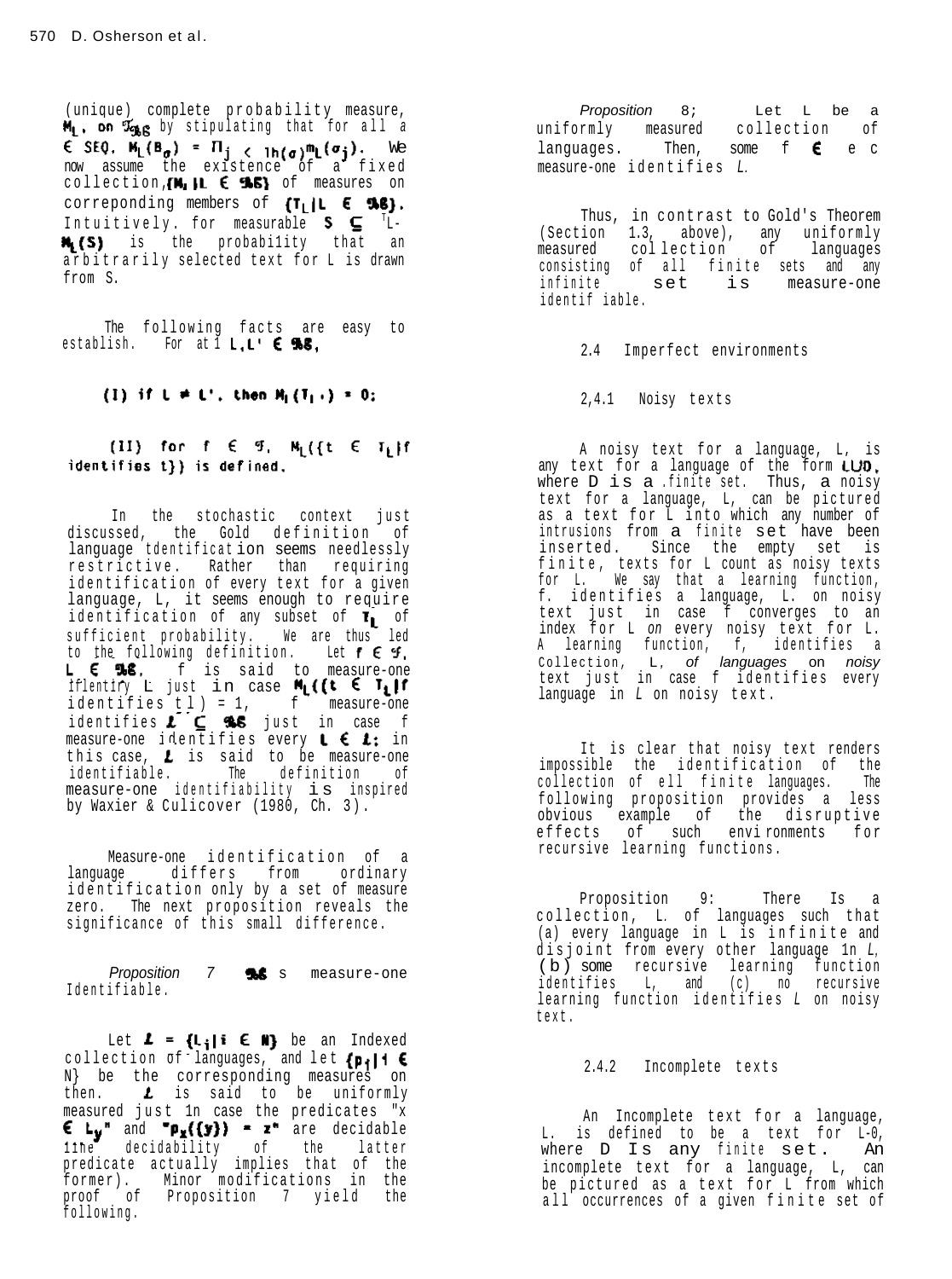sentences have been removed. Texts for L count as incomplete texts for L. We say that a learning function, f. identifies a language, L, on incomplete text just in case f converges to an index for L on every incomplete text for L. Identifiability of collections of languages on incomplete text is defined straightforwardly .

Proposition 10: There is a collection, L, of languages such that (a) every language in  $L$  is infinite and disjoint from every other language in  $L$ , (b) some recursive learning f u n c t i o n identifies 1, and (c) no recursive learning function identifies  $L$  on incomplete text.

#### $2.4.3$ Noisy and incomplate text compared

Let  $C_N$  be the family of all collections,  $L$ , of languages such that  $L$ can be identified (by arbitrary learning<br>function) on noisy text. Define C<sub>3</sub> similarly with respect to incomplete<br>text. We have:

Proposition 11:  $C_{\mathcal{N}}$  is a proper subset of  $C_{\P}$ .

 $2.4.4$ Finite-difference identification on imperfact text

Let L. L'  $\in$  The Let L is said to be a<br>finite variant of L' just in case (L -<br>L')  $\cup$  (L - L') is finite. A learning<br>function, f, is said to<br>finite-difference identify a language,<br>L, on noisy text just in case for ever to an index for a finite-variant of L; f finite-difference identifies a collection, L, of languages on notsy<br>text just in case for every LEL, f finite-difference identifies L on noisy taxt, Finite-difference identification on incomplete text is defined similarly.

Given the margin of error tolerated in finite-difference identification, one might doubt that imperfection restricts t h i s kind of l e a r n i n g . It is thus natural to conjecture:

 $L$  is finite-difference identifiable [by recursive learning function] if and only if 1 is finite-difference identifiable on noisy text [by recursive learning f u n c t i o n ] ; and

 $L$  is finite-difference identifiable [by recursive learning function] if and only if L is finite-difference identifiable if L is finite-difference identifiable<br>on incomplete text [by recursive learning function].

The next two propositions show that both versions of both conjectures are false.

Proposition 12: There is a collection, L, of languages such that some recursive learning function identifies L, but no learning function (recursive or not) finite-difference  $i$  dentifies  $L$  on noisy text.

Proposition 13: There 1s a c o l l e c t i o n , JL, of languages such t h a t some recursive learning function identifies L, but no learning function (recursive or not) finite-difference identifies L on incomplete text.

Section 3: Language acquisition and formal models of Inference

The circumstances of normal language acquisition by children appear to share a fundamental feature with the inference paradigms discussed above. Infants apparently have no direct access to the nonsentences (so labeled) of the target language. This assertion rests on evidence that children are seldom corrected for ungrammatical utterances per se, nor do they communicate more successfully with grammatical than with ungrammatical sentences (Brown & Hanlon, 1970). In short, children learn their language on texts.

As a consequence of this shared environmental feature, the propositions adduced above are relevant to the study of language acquisition. Thus: (a) Propositions 1 - 4 reveal some of the consequences of efficient learning by children ; if language acquisition proceeds efficiently in the senses earlier defined, the class of learnable languages is narrower on this account, (b) If the class of natural languages Is infinite, then a corollary of results in Section 2.2 shows that infinitely many grammars conjectured by children are wildly oversized (by any reasonable measure of  $size$ , (c) If each sentence in the target language can be associated with a lower bound on the probability of Its occurrence in the child's linguistic environment, then Proposition 7 shows